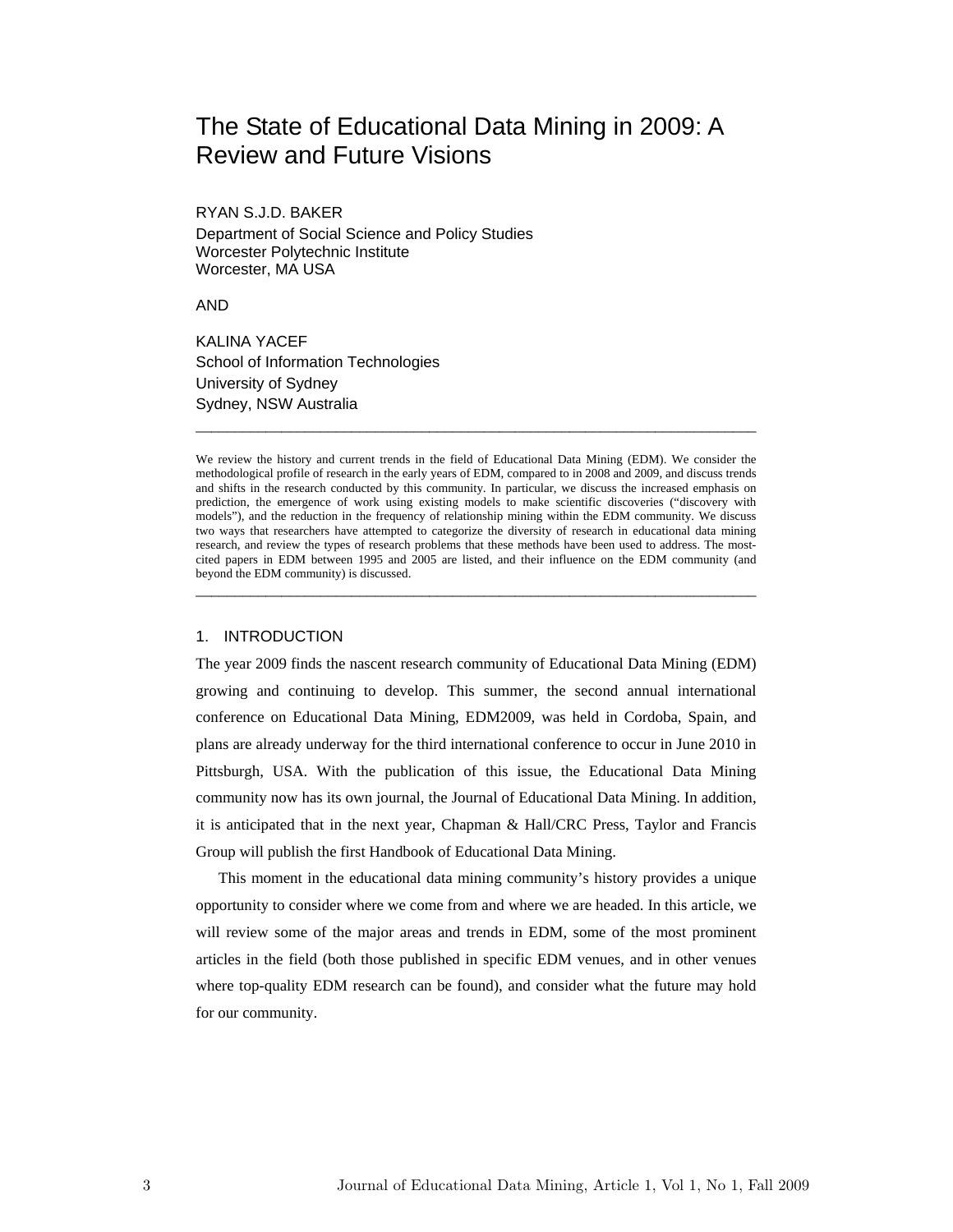## 2. WHAT IS EDM?

The Educational Data Mining community website, www.educationaldatamining.org, defines educational data mining as follows: "Educational Data Mining is an emerging discipline, concerned with developing methods for exploring the unique types of data that come from educational settings, and using those methods to better understand students, and the settings which they learn in."

 Data mining, also called Knowledge Discovery in Databases (KDD), is the field of discovering novel and potentially useful information from large amounts of data [Witten and Frank 1999]. It has been proposed that educational data mining methods are often different from standard data mining methods, due to the need to explicitly account for (and the opportunities to exploit) the multi-level hierarchy and non-independence in educational data [Baker in press]. For this reason, it is increasingly common to see the use of models drawn from the psychometrics literature in educational data mining publications [Barnes 2005; Desmarais and Pu 2005; Pavlik et al. 2008].

# 3. EDM METHODS

Educational data mining methods are drawn from a variety of literatures, including data mining and machine learning, psychometrics and other areas of statistics, information visualization, and computational modeling. Romero and Ventura [2007] categorize work in educational data mining into the following categories:

- Statistics and visualization
- Web mining
	- o Clustering, classification, and outlier detection
	- o Association rule mining and sequential pattern mining
	- o Text mining

This viewpoint is focused on applications of educational data mining to web data, a perspective that accords with the history of the research area. To a large degree, educational data mining emerged from the analysis of logs of student-computer interaction. This is perhaps most clearly shown by the name of an early EDM workshop (according to the EDM community website, the third workshop in the history of the community – the workshop at AIED2005 on Usage Analysis in Learning Systems [Choquet et al. 2005]) . The methods listed by Romero and Ventura as web mining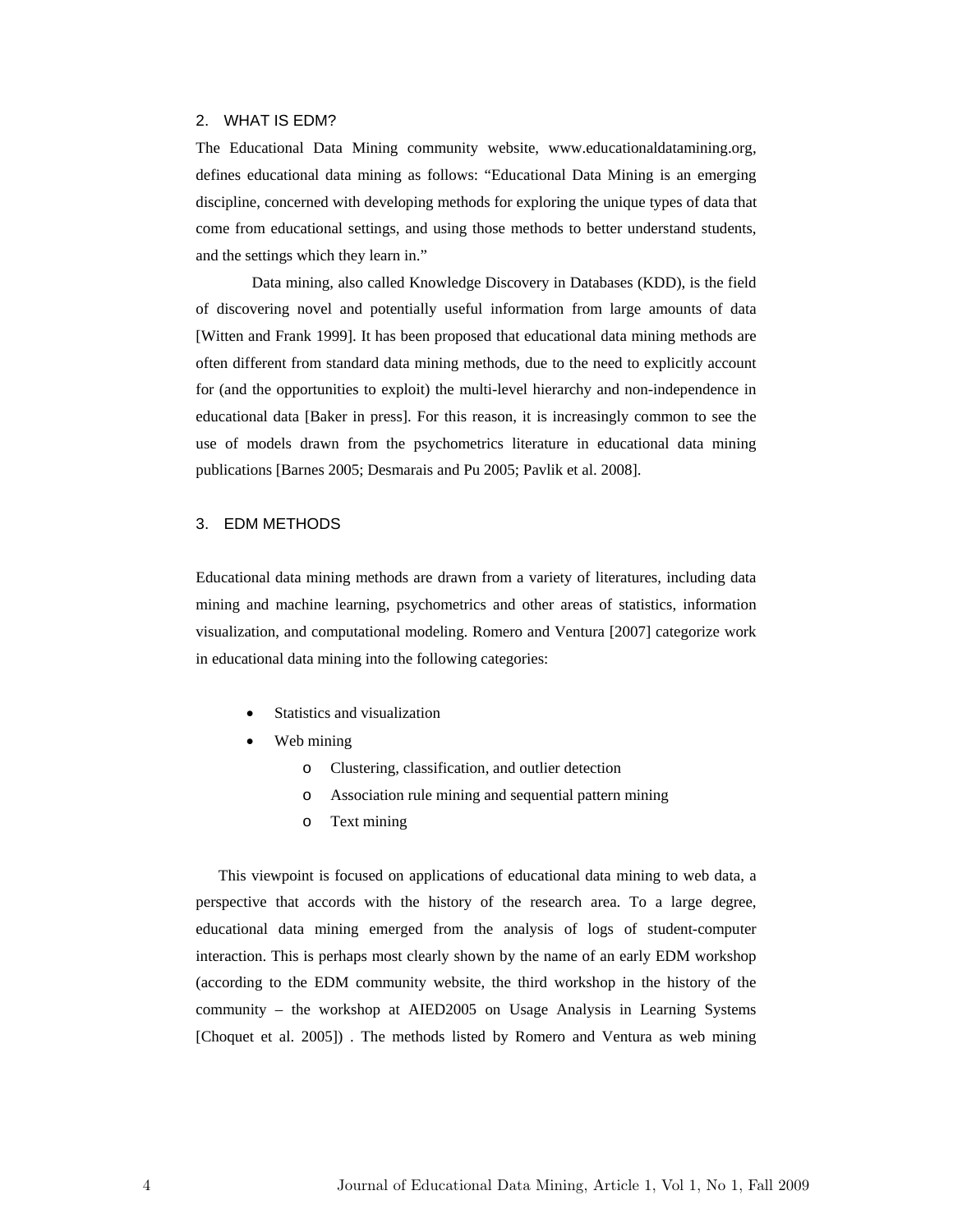methods are quite prominent in EDM today, both in mining of web data and in mining other forms of educational data.

A second viewpoint on educational data mining is given by Baker [in press], which classifies work in educational data mining as follows:

- Prediction
	- o Classification
	- o Regression
	- o Density estimation
- Clustering
- Relationship mining
	- o Association rule mining
	- o Correlation mining
	- o Sequential pattern mining
	- o Causal data mining
- Distillation of data for human judgment
- Discovery with models

The first three categories of Baker's taxonomy of educational data mining methods would look familiar to most researchers in data mining (the first set of sub-categories are directly drawn from Moore's categorization of data mining methods [Moore 2006]). The fourth category, though not necessarily universally seen as data mining, accords with Romero and Ventura's category of statistics and visualization, and has had a prominent place both in published EDM research [Kay et al. 2006], and in theoretical discussions of educational data mining [Tanimoto 2007].

The fifth category of Baker's EDM taxonomy is perhaps the most unusual category, from a classical data mining perspective. In discovery with models, a model of a phenomenon is developed through any process that can be validated in some fashion (most commonly, prediction or knowledge engineering), and this model is then used as a component in another analysis, such as prediction or relationship mining. Discovery with models has become an increasingly popular method in EDM research, supporting sophisticated analyses such as which learning material sub-categories of students will most benefit from [Beck and Mostow 2008], how different types of student behavior impact students' learning in different ways [Cocea et al. 2009], and how variations in intelligent tutor design impact students' behavior over time [Jeong and Biswas 2008].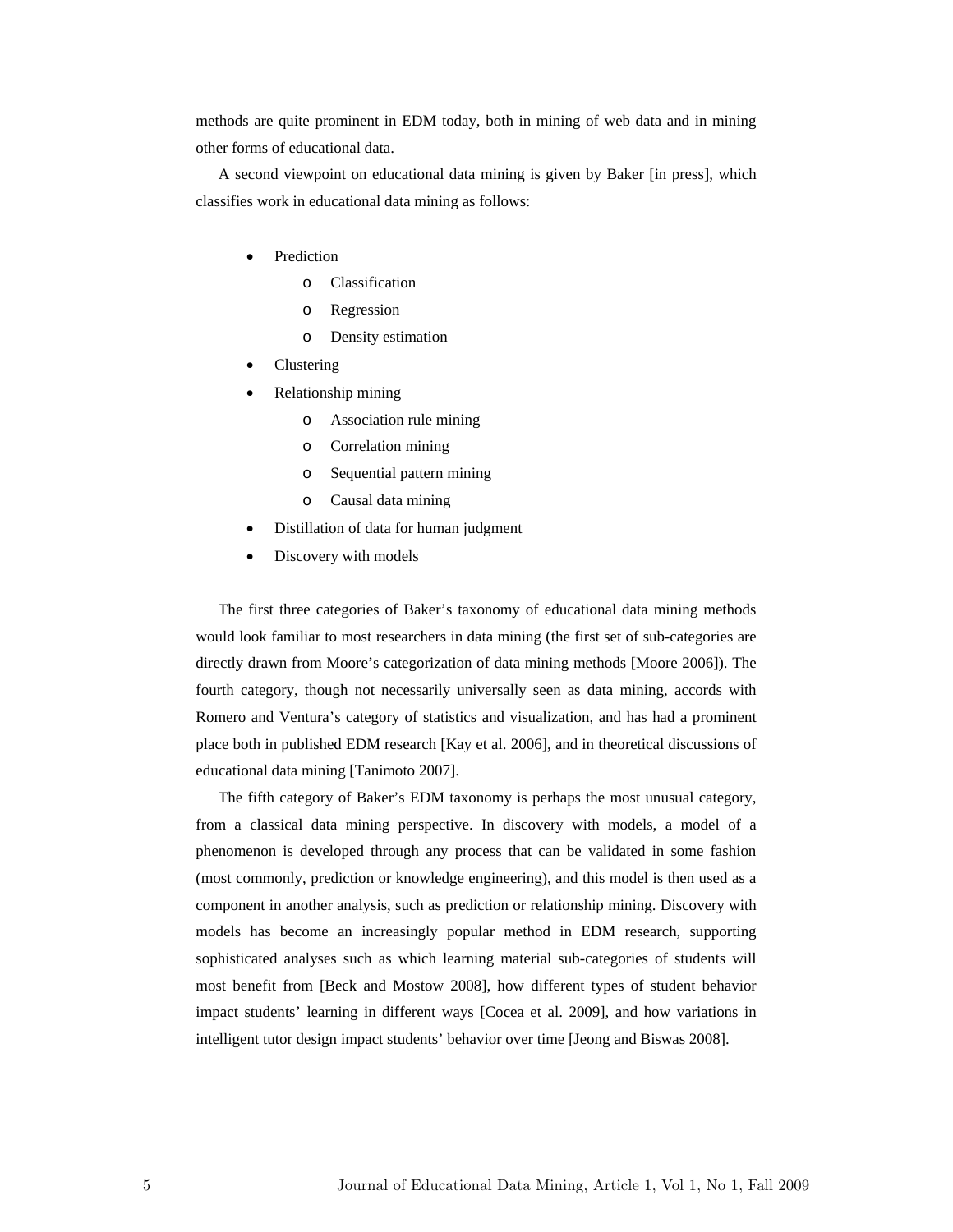Historically, relationship mining methods of various types have been the most prominent category in EDM research. In Romero & Ventura's survey of EDM research from 1995 to 2005, 60 papers were reported that utilized EDM methods to answer research questions of applied interest (according to a post-hoc analysis conducted for the current article). 26 of those papers (43%) involved relationship mining methods. 17 more papers (28%) involved prediction methods of various types. Other methods were less common. The full distribution of methods across papers is shown in Figure 1.



Figure 1. The proportion of papers involving each type of EDM method, in Romero & Ventura's [2007] 1995-2005 survey. Note that papers can use multiple methods, and thus some papers can be found in multiple categories.

#### 4. KEY APPLICATIONS OF EDM METHODS

Educational Data Mining researchers study a variety of areas, including individual learning from educational software, computer supported collaborative learning, computer-adaptive testing (and testing more broadly), and the factors that are associated with student failure or non-retention in courses.

Across these domains, one key area of application has been in the improvement of student models. Student models represent information about a student's characteristics or state, such as the student's current knowledge, motivation, meta-cognition, and attitudes.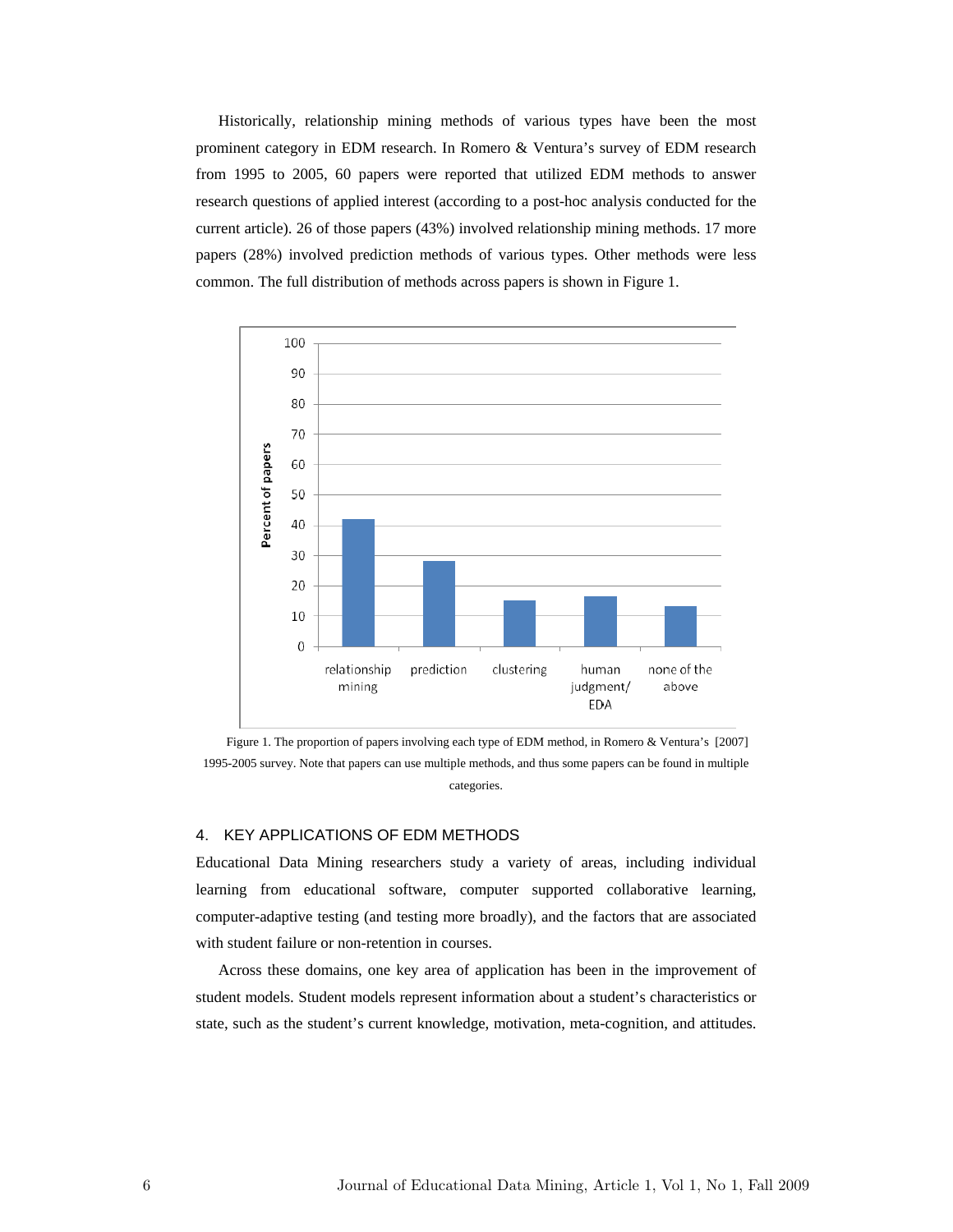Modeling student individual differences in these areas enables software to respond to those individual differences, significantly improving student learning [Corbett 2001]. Educational data mining methods have enable researchers to model a broader range of potentially relevant student attributes in real-time, including higher-level constructs than were previously possible. For instance, in recent years, researchers have used EDM methods to infer whether a student is gaming the system [Baker et al. 2004], experiencing poor self-efficacy [McQuiggan et al. 2008], off-task [Baker 2007], or even if a student is bored or frustrated [D'Mello et al. 2008]. Researchers have also been able to extend student modeling even beyond educational software, towards figuring out what factors are predictive of student failure or non-retention in college courses or in college altogether [Dekker et al. 2009; Romero et al. 2008; Superby et al. 2006].

A second key area of application of EDM methods has been in discovering or improving models of a domain's knowledge structure. Through the combination of psychometric modeling frameworks with space-searching algorithms from the machine learning literature, a number of researchers have been able to develop automated approaches that can discover accurate domain structure models, directly from data. For instance, Barnes [2005] has developed algorithms which can automatically discover a Q-Matrix from data, and Desmarais & Pu [2005] and Pavlik et al [Pavlik et al. 2009; Pavlik, Cen, Wu and Koedinger 2008] have developed algorithms for finding partial order knowledge structure (POKS) models that explain the interrelationships of knowledge in a domain.

A third key area of application of EDM methods has been in studying pedagogical support (both in learning software, and in other domains, such as collaborative learning behaviors), towards discovering which types of pedagogical support are most effective, either overall or for different groups of students or in different situations [Beck and Mostow 2008; Pechenizkiy et al. 2008]. One popular method for studying pedagogical support is learning decomposition [Beck and Mostow 2008]. Learning decomposition fits exponential learning curves to performance data, relating a student's later success to the amount of each type of pedagogical support the student received up to that point. The relative weights for each type of pedagogical support, in the best-fit model, can be used to infer the relative effectiveness of each type of support for promoting learning.

A fourth key area of application of EDM methods has been in looking for empirical evidence to refine and extend educational theories and well-known educational phenomena, towards gaining deeper understanding of the key factors impacting learning, often with a view to design better learning systems. For instance Gong, Rai and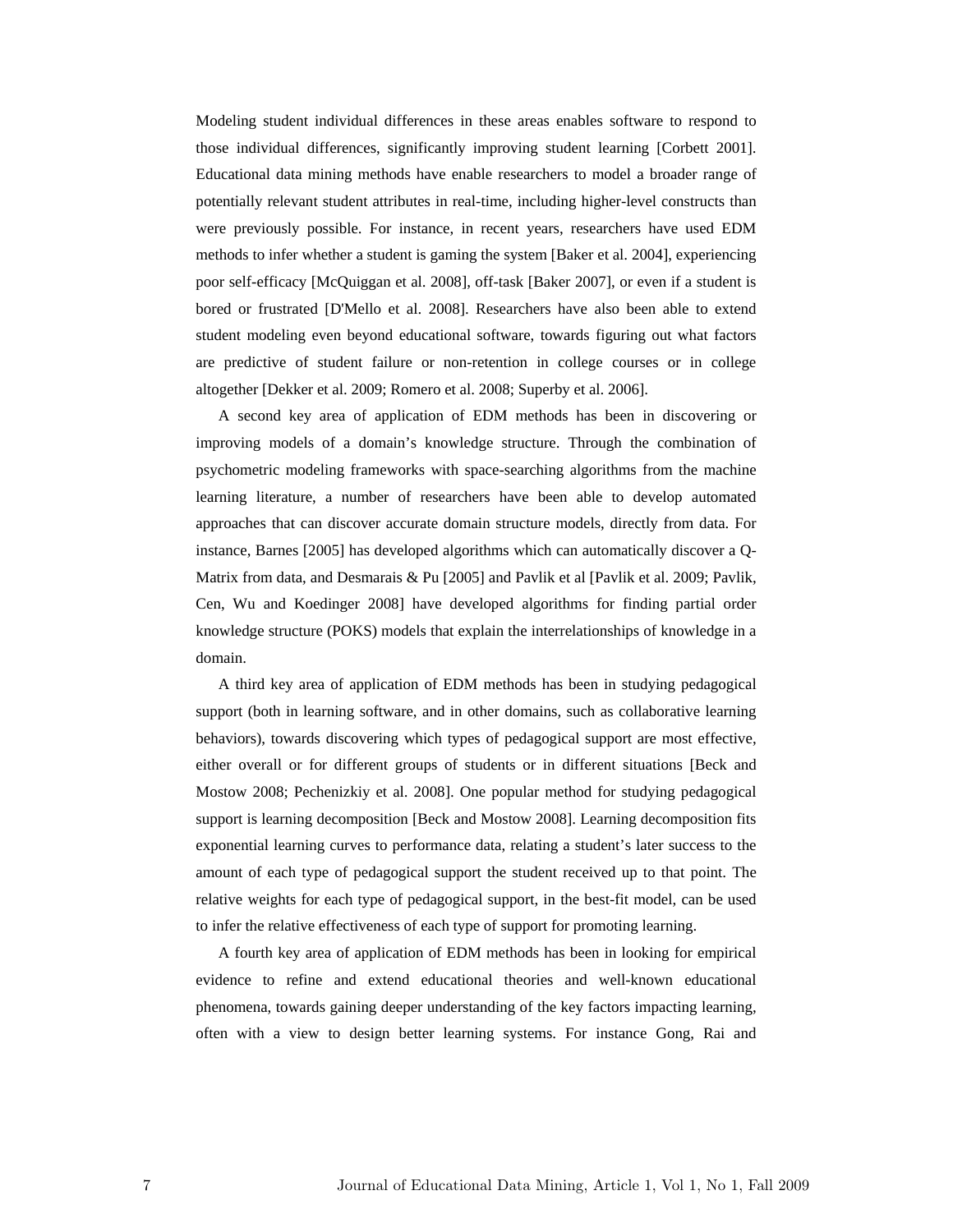Heffernan [2009] investigated the impact of self-discipline on learning and found that, whilst it correlated to higher incoming knowledge and fewer mistakes, the actual impact on learning was marginal. Perera et al. [2009] used the Big 5 theory for teamwork as a driving theory to search for successful patterns of interaction within student teams. Madhyastha and Tanimoto [2009] investigated the relationship between consistency and student performance with the aim to provide guidelines for scaffolding instruction, basing their work on prior theory on the implications of consistency in student behavior [Abelson 1968].

# 5. IMPORTANT TRENDS IN EDUCATIONAL DATA MINING RESEARCH

In this section, we consider how educational data mining has developed in recent years, and investigate what some of the major trends are in EDM research. In order to investigate what the trends are, we analyze what researchers were studying previously, and what they are studying now, towards understanding what is new and what attributes EDM research has had for some time.

#### 5.1. Prominent Papers From Early Years

One way to see where EDM has been is to look at which articles were the most influential in its early years. We have an excellent resource, in Romero and Ventura's (2007) survey. This survey gives us a comprehensive list of papers, published between 1995 and 2005, which are seen as educational data mining by a prominent pair of authorities in EDM (beyond authoring several key papers in EDM, Romero and Ventura were conference chairs of EDM2009). To determine which articles were most influential, we use how many citations each paper received, a bibliometric or scientometric measure often used to indicate influence of papers, researchers, or institutions. As Bartneck and Hu [2009] have noted, Google Scholar, despite imperfections in its counting scheme, is the most comprehensive source for citations – particularly for the conferences which are essential for understanding Computer Science research.

The top 8 most cited applied papers in Romero and Ventura's survey (as of September 9, 2009) are listed in Table 1. These articles have been highly influential, both on educational data mining researchers, and on related fields; as such, they exemplify many of the key trends in our research community.

The most cited article, [Zaïane 2001], suggests an application for data mining, using it to study on-line courses. This article proposes and evangelizes EDM's usefulness, and in this fashion was highly influential to the formation of our community.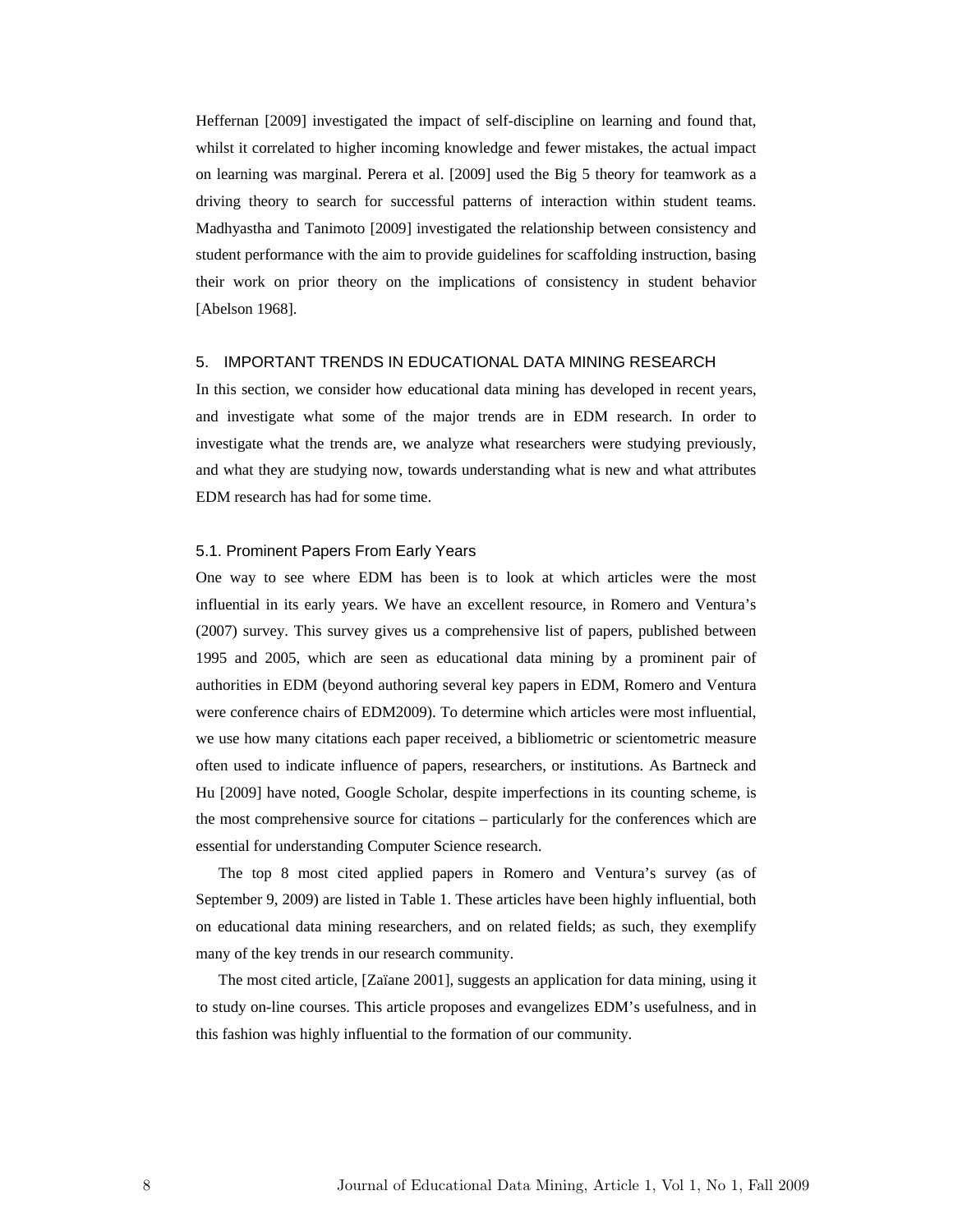The second and fourth most cited articles, [Zaïane 2002] and [Tang and McCalla 2005] center around how educational data mining methods (specifically association rules, and clustering to support collaborative filtering) can support the development of more sensitive and effective e-learning systems. As in his other paper in this list, Zaiane makes a detailed and influential proposal as to how educational data mining methods can make an impact on e-learning systems. Tang and McCalla report an instantiation of such a system, which integrates clustering and collaborative filtering to recommend content to students. The authors present a study conducted with simulated students; successful evaluation of the system with real students is presented in [Tang and McCalla 2004].

The third most-cited article, [Baker, Corbett and Koedinger 2004] gives a case study on how educational data mining methods (specifically prediction methods) can be used to open new research areas, in this case the scientific study of gaming the system (attempting to succeed in an interactive learning environment by exploiting properties of the system rather than by learning the material). Though this topic had seen some prior interest (including [Aleven and Koedinger 2001; Schofield 1995; Tait et al. 1973]), publication and research into this topic exploded after it became clear that educational data mining now opened this topic to concrete, quantitative, and fine-grained analysis.

The fifth and sixth most cited articles, [Merceron and Yacef 2003] and [Romero et al. 2003], present tools that can be used to support educational data mining. This theme is carried forward in these groups' later work [Merceron and Yacef 2005; Romero, Ventura, Espejo and Hervas 2008], and in EDM tools developed by other researchers [Donmez et al. 2005].

The seventh most cited article [Beck and Woolf 2000] shows how educational data mining prediction methods can be used to develop student models. They use a variety of variables to predict whether a student will make a correct answer. This work has inspired a great deal of later educational data mining work – student modeling is a key theme in modern educational data mining, and the paradigm of testing EDM models' ability to predict future correctness – advocated strongly by Beck & Woolf – has become very common (eg [Beck 2007; Mavrikis 2008]) .

Table 1. The top 8 most cited papers, in Romero & Ventura's 1995-2005 survey. Citations are from Google Scholar, retrieved 9 September, 2009.

| Article                                                             | <b>Citations</b> |
|---------------------------------------------------------------------|------------------|
| Zaïane, O. (2001). Web usage mining for a better web-based learning |                  |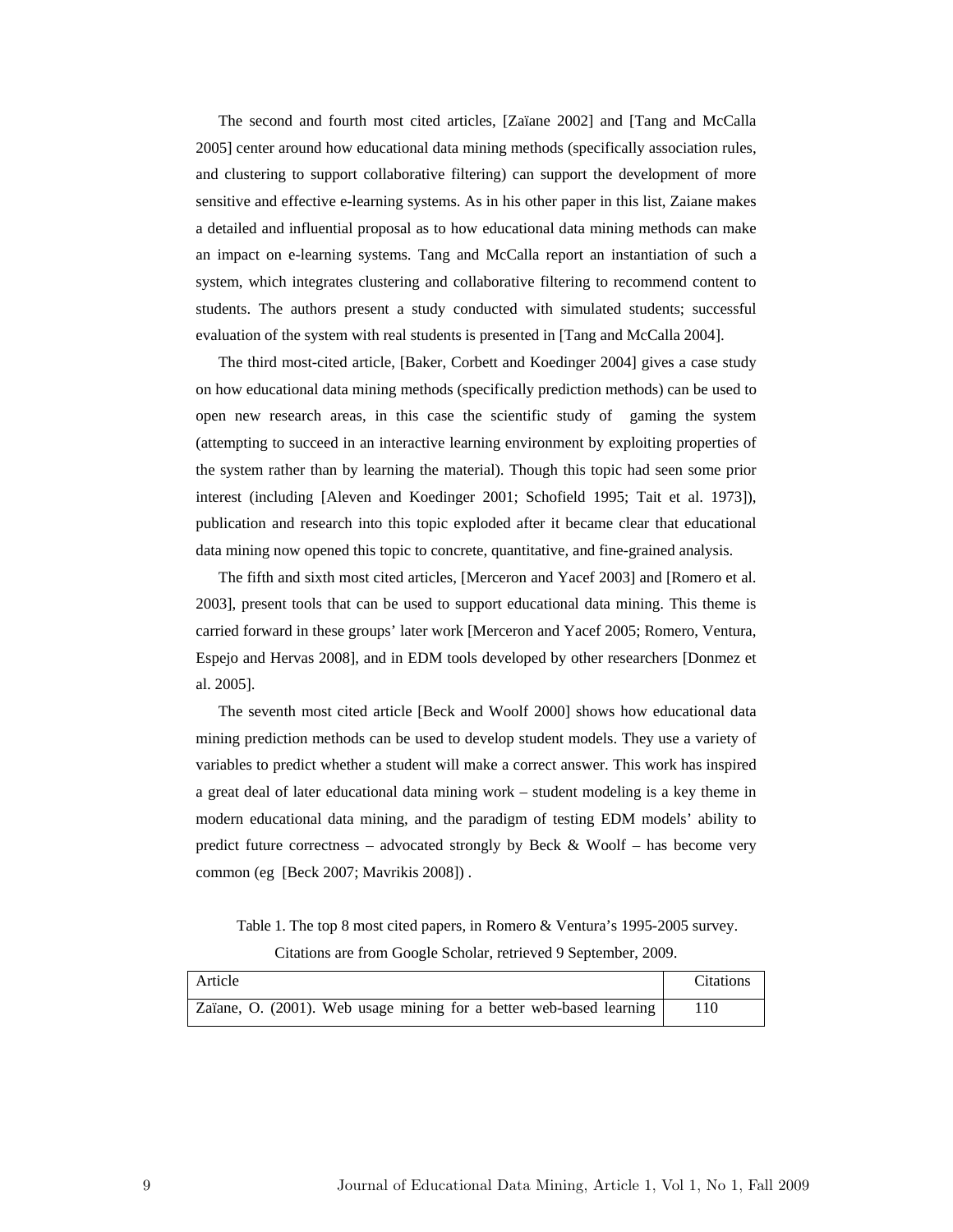| environment. Proceedings of Conference on Advanced Technology for        |    |
|--------------------------------------------------------------------------|----|
| Education, 60-64.                                                        |    |
| Zaïane, O. (2002). Building a recommender agent for e-learning systems.  | 89 |
| Proceedings of the International Conference on Computers in Education,   |    |
| $55 - 59.$                                                               |    |
| Baker, R.S., Corbett, A.T., Koedinger, K.R. (2004) Detecting Student     | 83 |
| Misuse of Intelligent Tutoring Systems. Proceedings of the 7th           |    |
| International Conference on Intelligent Tutoring Systems, 531-540.       |    |
| Tang, T., McCalla, G. (2005) Smart recommendation for an evolving e-     | 63 |
| learning system: architecture and experiment, International Journal on   |    |
| <i>E-Learning</i> , 4 (1), 105–129.                                      |    |
| Merceron, A., Yacef, K. (2003). A web-based tutoring tool with mining    | 54 |
| facilities to improve learning and teaching. Proceedings of the 11th     |    |
| International Conference on Artificial Intelligence in Education, 201-   |    |
| 208.                                                                     |    |
| Romero, C., Ventura, S., de Bra, P., & Castro, C. (2003). Discovering    | 46 |
| prediction rules in aha! courses. Proceedings of the International       |    |
| Conference on User Modeling, 25–34.                                      |    |
| Beck, J., & Woolf, B. (2000). High-level student modeling with machine   | 43 |
| learning. Proceedings of the 5th International Conference on Intelligent |    |
| Tutoring Systems, 584-593.                                               |    |
| Dringus, L.P., Ellis, T. (2005) Using data mining as a strategy for      | 37 |
| assessing asynchronous discussion forums, Computer and Education         |    |
| Journal , 45, 141-160.                                                   |    |

# 5.2. Shift In Paper Topics Over The Years

As discussed earlier in this paper (see Figure 1), relationship mining methods of various types were the most prominent type of EDM research between 1995 and 2005. 43% of papers in those years involved relationship mining methods. Prediction was the second most prominent research area, with 28% of papers in those years involving prediction methods of various types. Human judgment/exploratory data analysis and clustering followed with (respectively) 17% and 15% of papers.

A very different pattern is seen in the papers from the first two years of the Educational Data Mining conference [Baker et al. 2008; Barnes et al. 2009], as shown in Figure 2. Whereas relationship mining was dominant between 1995 and 2005, in 2008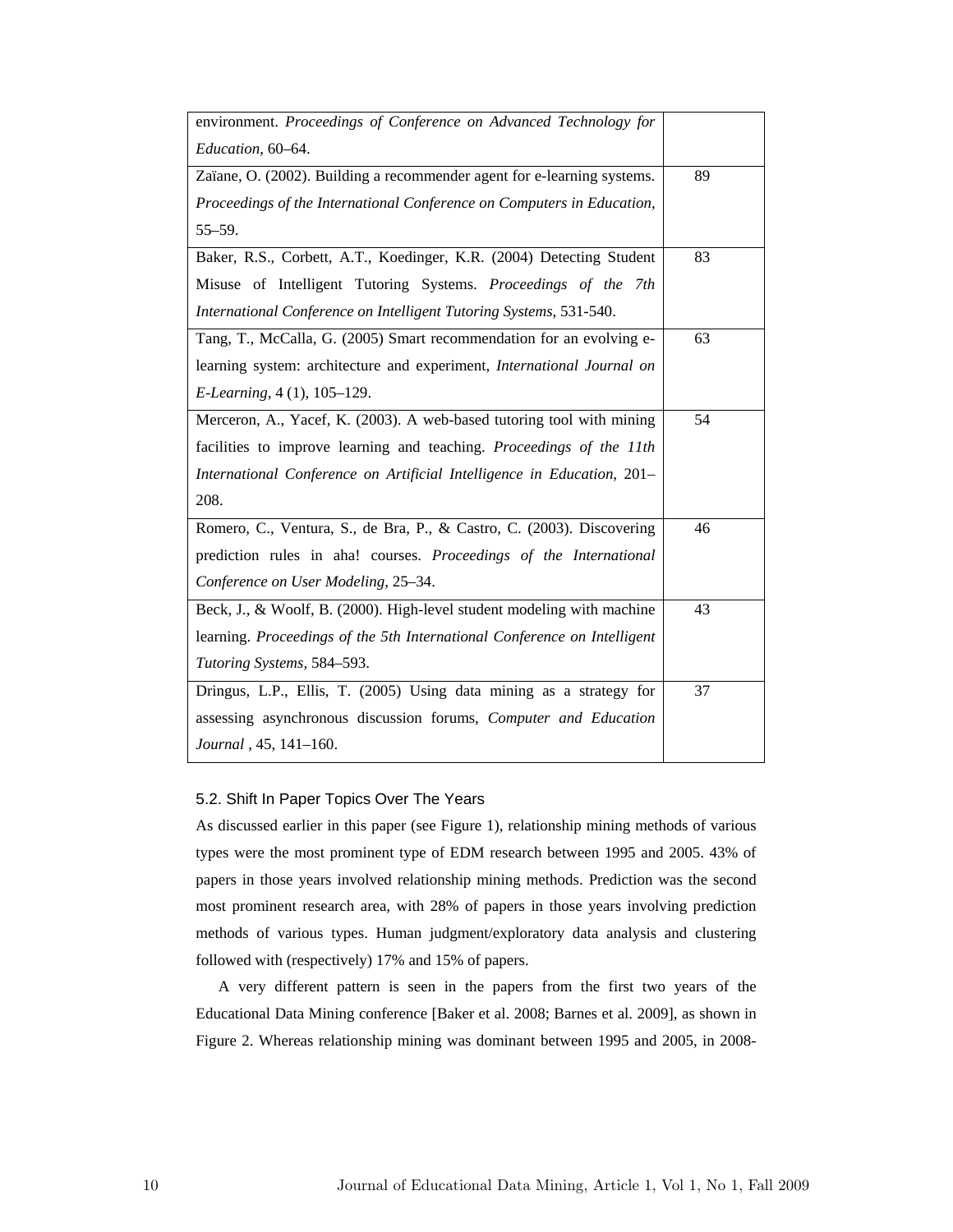2009 it slipped to fifth place, with only 9% of papers involving relationship mining. Prediction, which was in second place between 1995 and 2005, moved to the dominant position in 2008-2009, representing 42% of EDM2008 papers. Human judgment/exploratory data analysis and clustering remain in approximately the same position in 2008-2009 as 1995-2005, with (respectively) 12% and 15% of papers.

A new method, significantly more prominent in 2008-2009 than in earlier years, is discovery with models. Whereas no papers in Romero & Ventura's survey involved discovery with models, by 2008-2009 it has become the second most common category of EDM research, representing 19% of papers.

Another key trend is the increase in prominence of modeling frameworks from Item Response Theory, Bayes Nets, and Markov Decision Processes. These methods were rare at the very beginning of educational data mining, began to become more prominent around 2005 (appearing, for instance, in [Barnes 2005] and [Desmarais and Pu 2005]), and were found in 28% of the papers in EDM2008 and EDM2009. The increase in the commonality of these methods is likely a reflection of the integration of researchers from the psychometrics and student modeling communities into the EDM community.



Figure 2. The proportion of papers involving each type of EDM method, in the proceedings of Educational Data Mining 2008 and 2009 [Baker, Barnes and Beck 2008; Barnes, Desmarais, Romero and Ventura 2009]. Note that papers can use multiple methods, and thus some papers can be found in multiple categories.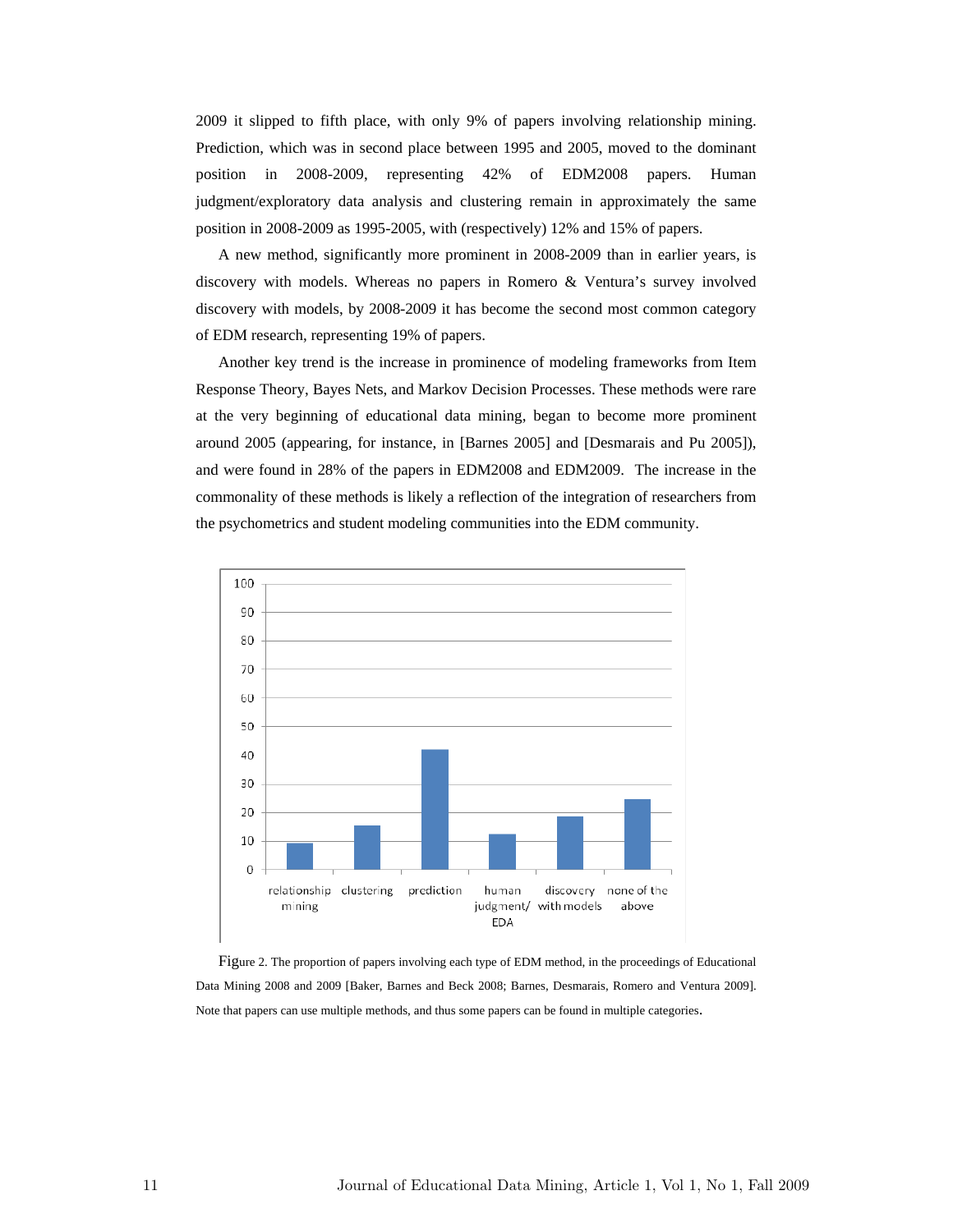It is worth noting that educational data mining publications in 2008 and 2009 are not limited solely to those appearing in the proceedings of the conference (though our analysis in this paper was restricted to those publications). One of the notable metrics of our community's growth is that the proceedings of EDM2008 and EDM2009 alone accounted for approximately as many papers as were published in the first 10 years of the community's existence (according to Romero & Ventura's review). Hence, EDM appears to be growing in size rapidly, and the next major review of the field is likely to be a timeconsuming process. However, we encourage future researchers to conduct such a survey. In general, it will be very interesting to see how the methodological trends exposed in Figures 1 and 2 develop in the next few years.

#### 5.3. Emergence of public data and public data collection tools

One interesting difference between the work in EDM2008 and EDM2009, and earlier educational data mining work, is where the educational data comes from. Between 1995 and 2005, data almost universally came from the research group conducting the analysis – that is to say, in order to do educational data mining research, a researcher first needed to collect their own educational data.

This necessity appears to be disappearing in 2008, due to two developments. First, the Pittsburgh Science of Learning Center has opened a public data repository, the PSLC DataShop [Koedinger et al. 2008], which makes substantial quantities of data from a variety of online learning environments available, for free, to any researcher worldwide. 14% of the papers published in EDM2008 and EDM2009 utilized data publicly available from the PSLC DataShop.

Second, researchers are increasingly frequently instrumenting existing online course environments used by large numbers of students worldwide, such as Moodle and WebCAT. 12% of the papers in EDM2008 and EDM2009 utilized data coming from the instrumentation of existing online courses.

Hence, around a quarter of the papers published at EDM2008 and EDM2009 involved data from these two readily available sources. If this trend continues, there will be significantly benefits for the educational data mining community. Among them, it will become significantly easier to externally validate an analysis. If a researcher does an analysis that produces results that seem artifactual or "too good to be true", another researcher can download the data and check for themselves. A second benefit is that researchers will be more able to build on others' past efforts. As reasonably predictive models of domain structure and student moment-to-moment knowledge become available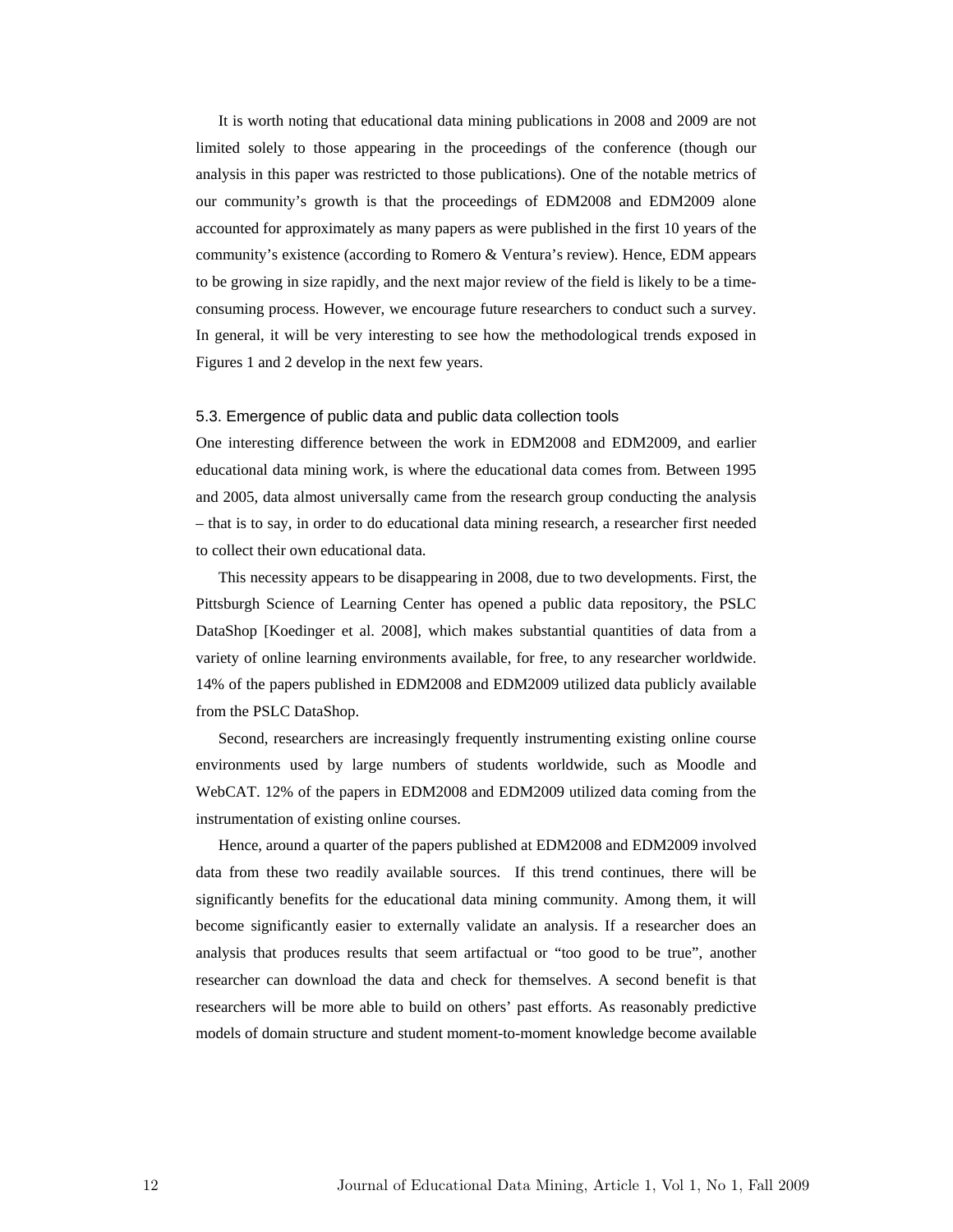for public data sets, other researchers will be able to test new models of these phenomena in comparison to a strong baseline, or to develop new models of higher grain-size constructs that leverage these existing models. The result is a science of education that is more concrete, validated, and progressive than was previously possible.

### 6. CONCLUSIONS

The publication of this first issue of the Journal of Educational Data Mining finds the field growing rapidly, but also in a period of transition. The advent of the EDM conference series has led to a significant increase in the volume of research published. In addition, public educational databases and tools for instrumenting online courses increase the accessibility of educational data to a wider pool of individuals, lowering the barriers to becoming an educational data mining researcher. Hence further growth can be expected.

It is possible that these trends will make educational data mining an increasingly international community as well. Between the papers in Romero & Ventura and the EDM2008 and EDM2009 proceedings, it can be seen that the EDM community remains focused in North America, Western Europe, and Australia/New Zealand, with relatively lower participation from other regions. However, the increasing accessibility of relevant and usable educational data has the potential to "lower the barriers" to entry for researchers in the rest of the world.

Recent years have also seen major changes in the types of EDM methods that are used, with prediction and discovery with models increasing while relationship mining becomes rarer. It will be interesting to see how these trends shift in the years to come, and what new types of research will emerge from the increase in discovery with models, a method prominent in cognitive modeling and bioinformatics, but thus far rare in education research.

At this point, educational data mining methods have had some level of impact on education and related interdisciplinary fields (such as artificial intelligence in education, intelligent tutoring systems, and user modeling). However, so far only a handful of articles have achieved more than 50 citations (as shown in Table 1), indicating that there is still considerable scope for an increase in educational data mining's scientific influence. It is hoped that this journal will play a role in raising the profile of the educational data mining field and bringing to educational research the mathematical and scientific rigor that similar methods have previously brought to cognitive psychology and biology.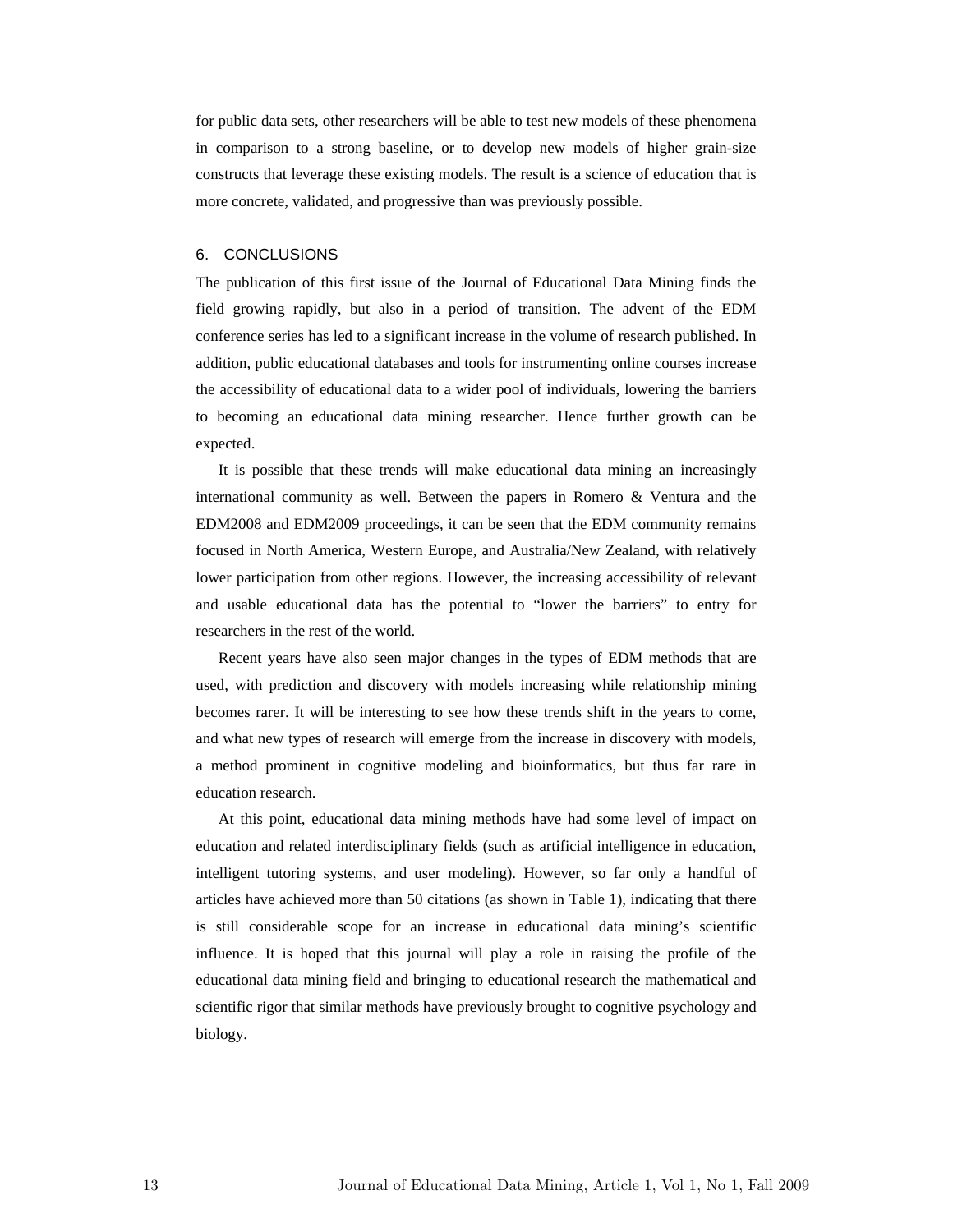## ACKNOWLEDGEMENTS

We thank Cristobal Romero and Sebastian Ventura for their excellent review in 2005 of the state of Educational Data Mining, which influenced our article – and the field – considerably. We thank support from the Pittsburgh Science of Learning Center, which is funded by the National Science Foundation, award number SBE-0354420.

# **REFERENCES**

ABELSON, R. 1968. *Theories of Cognitive Consistency: A Sourcebook*. Rand McNally, Chicago.

ALEVEN, V. and KOEDINGER, K.R. 2001. Investigations into help seeking and learning with a Cognitive Tutor. In *Proceedings of the AIED-2001 Workshop on Help Provision and Help Seeking in Interactive Learning Environments*, 47-58. R. LUCKIN Ed.

BAKER, R.S., CORBETT, A.T. and KOEDINGER, K.R. 2004. Detecting Student Misuse of Intelligent Tutoring Systems. In *Proceedings of the 7th International Conference on Intelligent Tutoring Systems*, Maceio, Brazil, 531-540.

BAKER, R.S.J.D. 2007. Modeling and Understanding Students' Off-Task Behavior in Intelligent Tutoring Systems. In *Proceedings of the ACM CHI 2007: Computer-Human Interaction conference*, 1059-1068.

BAKER, R.S.J.D. in press. Data Mining For Education. In *International Encyclopedia of Education (3rd edition)*, B. MCGAW, PETERSON, P., BAKER Ed. Elsevier, Oxford, UK.

BAKER, R.S.J.D., BARNES, T. and BECK, J.E. 2008. 1st International Conference on Educational Data Mining, Montreal, Quebec, Canada.

BARNES, T. 2005. The q-matrix method: Mining student response data for knowledge. In *Proceedings of the AAAI-2005 Workshop on Educational Data Mining*.

BARNES, T., DESMARAIS, M., ROMERO, C. and VENTURA, S. 2009. Educational Data Mining 2009: 2nd International Conference on Educational Data Mining, Proceedings, Cordoba, Spain.

BARTNECK, C. and HU, J. 2009. Scientometric Analysis of the CHI Proceedings. In *Proceedings of the Conference on Human Factors in Computing Systems (CHI2009)*, 699-708.

BECK, J. and WOOLF, B. 2000. High-level student modeling with machine learning. In *Proceedings of the International Conference on Intelligent tutoring systems*, 584-593.

BECK, J.E. 2007. Difficulties in inferring student knowledge from observations (and why you should care). *Proceedings of the AIED2007 Workshop on Educational Data Mining*, 21-30.

BECK, J.E. and MOSTOW, J. 2008. How who should practice: Using learning decomposition to evaluate the efficacy of different types of practice for different types of students. In *Proceedings of the 9th International Conference on Intelligent Tutoring Systems*, 353-362.

CHOQUET, C., LUENGO, V. and YACEF, K. 2005. Proceedings of "Usage Analysis in Learning Systems" workshop, held in conjunction with AIED 2005, Amsterdam, The Netherlands, July 2005.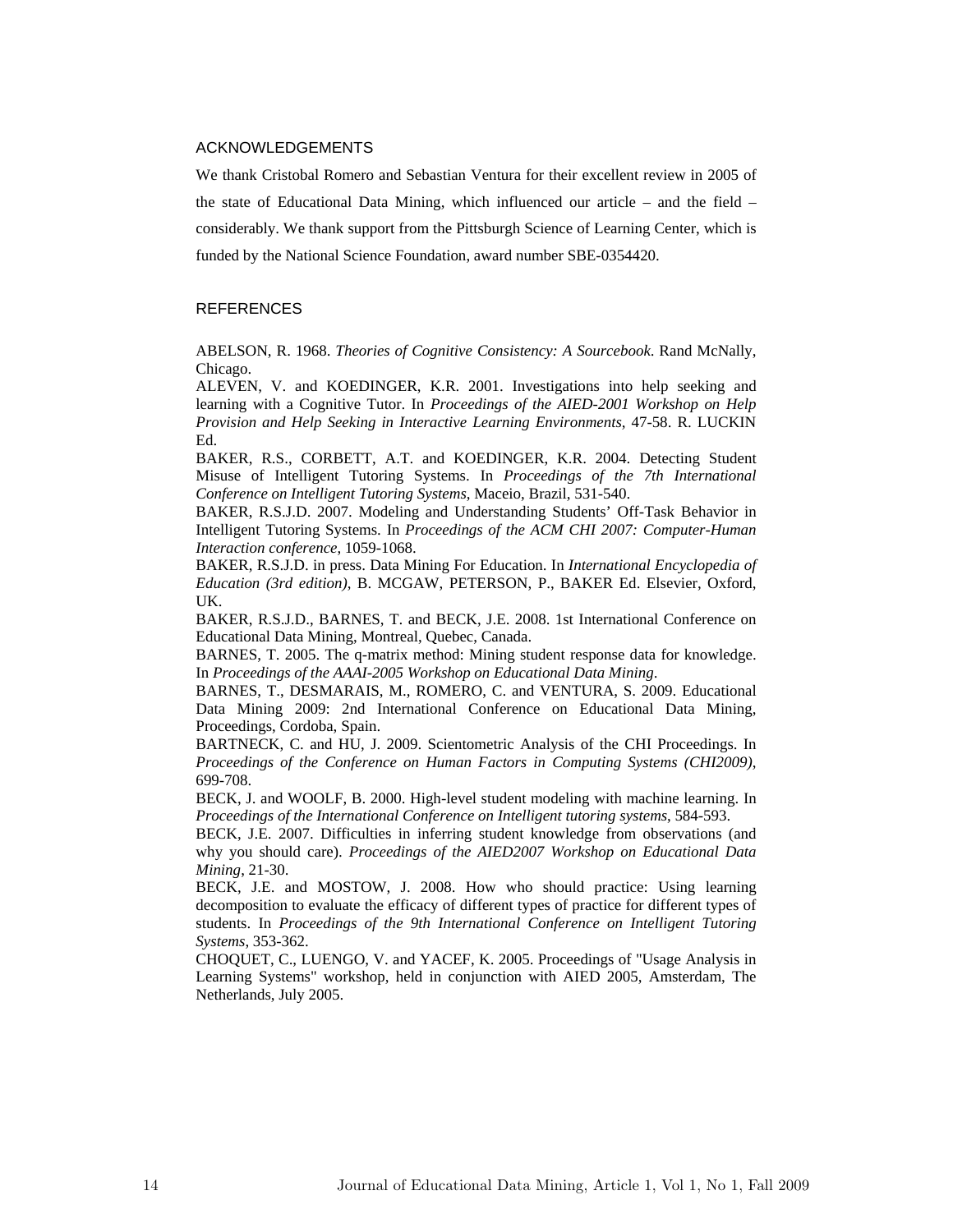COCEA, M., HERSHKOVITZ, A. and BAKER, R.S.J.D. 2009. The Impact of Off-task and Gaming Behaviors on Learning: Immediate or Aggregate? In *Proceedings of the 14th International Conference on Artificial Intelligence in Education*, 507-514.

CORBETT, A.T. 2001. Cognitive Computer Tutors: Solving the Two-Sigma Problem. In *Proceedings of the International Conference on User Modeling*, 137-147.

D'MELLO, S.K., CRAIG, S.D., WITHERSPOON, A.W., MCDANIEL, B.T. and GRAESSER, A.C. 2008. Automatic Detection of Learner's Affect from Conversational Cues. *User Modeling and User-Adapted Interaction 18*, 45-80.

DEKKER, G., PECHENIZKIY, M. and VLEESHOUWERS, J. 2009. Predicting Students Drop Out: A Case Study. In *Proceedings of the International Conference on Educational Data Mining*, Cordoba, Spain, T. BARNES, M. DESMARAIS, C. ROMERO and S. VENTURA Eds., 41-50.

DESMARAIS, M.C. and PU, X. 2005. A Bayesian Student Model without Hidden Nodes and Its Comparison with Item Response Theory. *International Journal of Artificial Intelligence in Education 15*, 291-323.

DONMEZ, P., ROSÉ, C., STEGMANN, K., WEINBERGER, A. and FISCHER, F. 2005. Supporting CSCL with automatic corpus analysis technology. In *Proceedings of the International Conference of Computer Support for Collaborative Learning (CSCL 2005)*, 125-134.

GONG, Y., RAI, D., BECK, J. and HEFFERNAN, N. 2009. Does Self-Discipline Impact Students' Knowledge and Learning? In *Proceedings of the 2nd International Conference on Educational Data Mining*, 61-70.

JEONG, H. and BISWAS, G. 2008. Mining Student Behavior Models in Learning-by-Teaching Environments. In *Proceedings of the 1st International Conference on Educational Data Mining*, 127-136.

KAY, J., MAISONNEUVE, N., YACEF, K. and REIMANN, P. 2006. The Big Five and Visualisations of Team Work Activity. In *Intelligent Tutoring Systems*, M. IKEDA, K.D. ASHLEY and T.-W. CHAN Eds. Springer-Verlag, Taiwan, 197-206.

KOEDINGER, K.R., CUNNINGHAM, K., A., S. and LEBER, B. 2008. An open repository and analysis tools for fine-grained, longitudinal learner data. In *Proceedings of the 1st International Conference on Educational Data Mining*, 157-166.

MADHYASTHA, T. and TANIMOTO, S. 2009. Student Consistency and Implications for Feedback in Online Assessment Systems. In *Proceedings of the 2nd International Conference on Educational Data Mining*, 81-90.

MAVRIKIS, M. 2008. Data-driven modeling of students' interactions in an ILE. In *Proceedings of the 1st International Conference on Educational Data Mining*, 87-96.

MCQUIGGAN, S., MOTT, B. and LESTER, J. 2008. Modeling Self-Efficacy in Intelligent Tutoring Systems: An Inductive Approach. *User Modeling and User-Adapted Interaction 18*, 81-123.

MERCERON, A. and YACEF, K. 2003. A Web-based Tutoring Tool with Mining Facilities to Improve Learning and Teaching. In *11th International Conference on Artificial Intelligence in Education.*, F. VERDEJO and U. HOPPE Eds. IOS Press, Sydney, 201-208.

MERCERON, A. and YACEF, K. 2005. Educational Data Mining: a Case Study. In *Artificial Intelligence in Education (AIED2005)*, C.-K. LOOI, G. MCCALLA, B. BREDEWEG and J. BREUKER Eds. IOS Press, Amsterdam, The Netherlands, 467-474. MOORE, A.W. 2006. Statistical Data Mining Tutorials. Downloaded 1 August 2009 from http://www.autonlab.org/tutorials/

PAVLIK, P., CEN, H. and KOEDINGER, K.R. 2009. Learning Factors Transfer Analysis: Using Learning Curve Analysis to Automatically Generate Domain Models. In *Proceedings of the 2nd International Conference on Educational Data Mining*, 121-130.